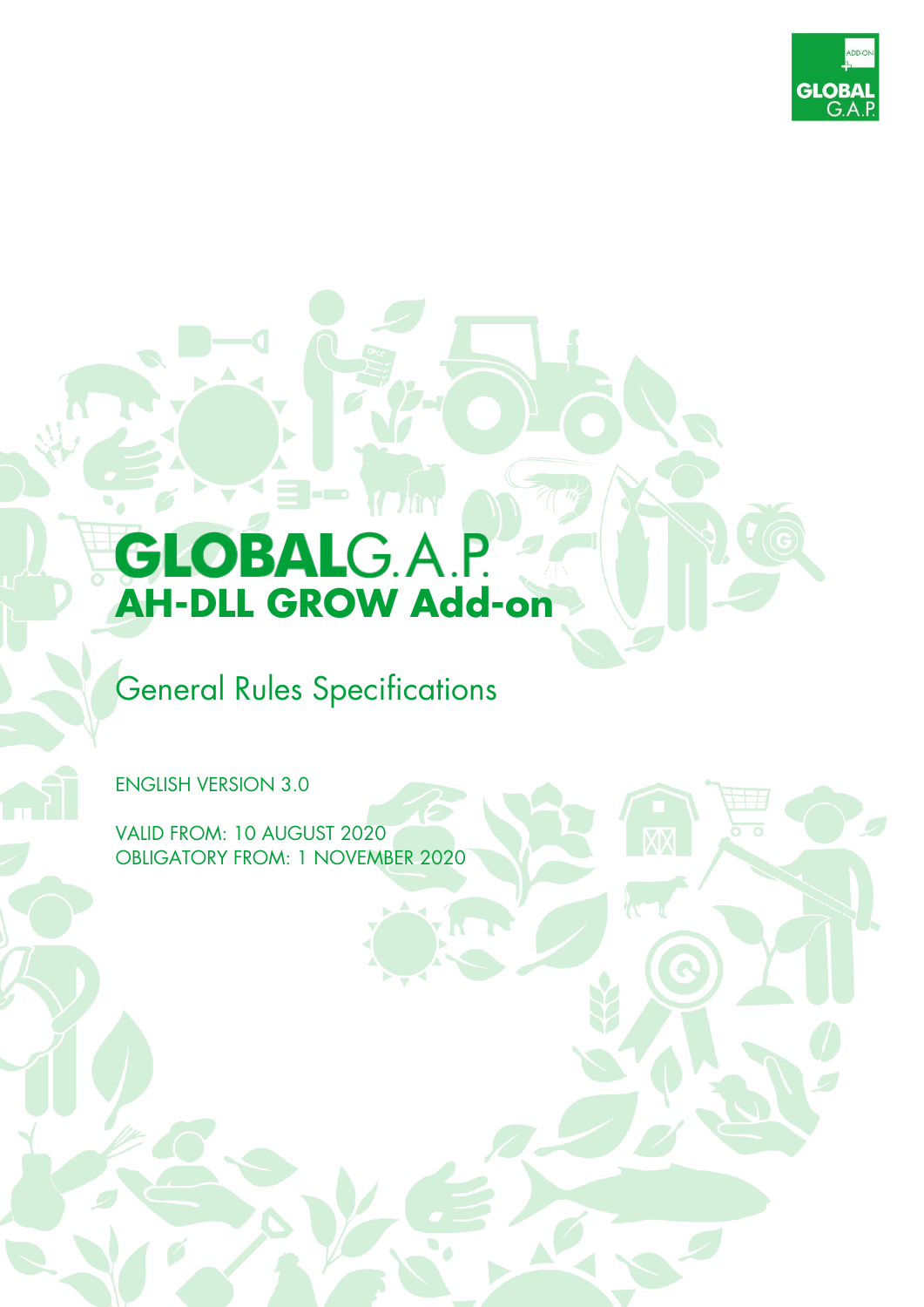

#### **TABLE OF CONTENTS**

| 1.            | <b>GENERAL BACKGROUND INFORMATION</b>                      | 3  |
|---------------|------------------------------------------------------------|----|
| $2^{\circ}$   | <b>ROLES RELATED TO THIS ADD-ON</b>                        | 3  |
| $\mathbf{3}$  | <b>GENERAL RULES SPECIFICATIONS</b>                        | 4  |
|               | ANNEX 1 - DATA ACCESS RULES                                | 12 |
|               | <b>INTRODUCTION</b>                                        | 12 |
| $\mathcal{P}$ | PRODUCER/COMPANY/OPERATION DATA                            | 12 |
| $\mathcal{R}$ | PRODUCT AND ASSESSMENT DATA                                | 13 |
|               | ANNEX 2: AH-DLL GROW ADD-ON LETTER OF CONFORMANCE TEMPLATE | 15 |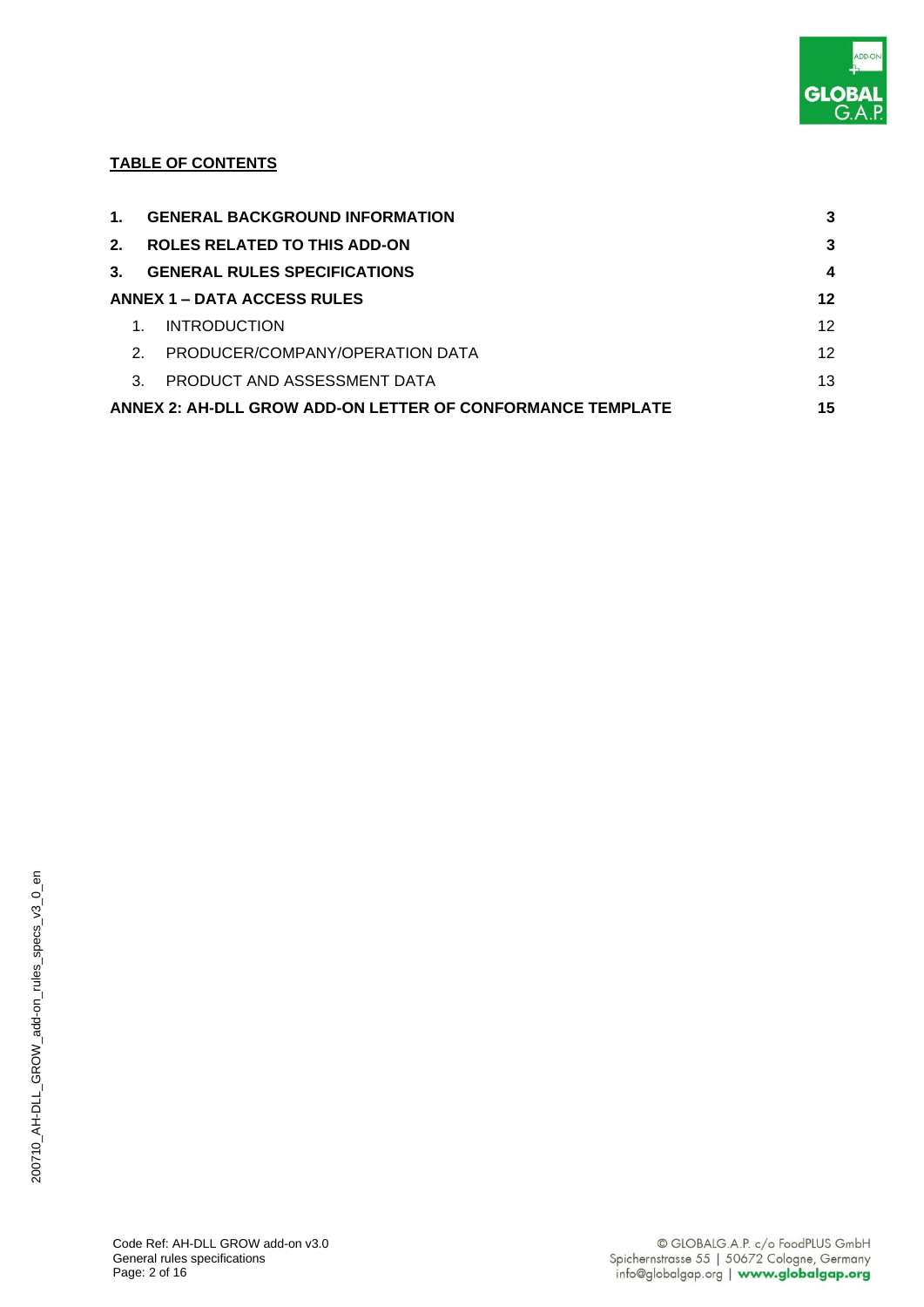

#### **1. GENERAL BACKGROUND INFORMATION**

| Name and version of the add-on:                                                             | AH-DLL GROW v3.0                                                                                                                   |
|---------------------------------------------------------------------------------------------|------------------------------------------------------------------------------------------------------------------------------------|
| Scope:                                                                                      | Fruit and Vegetables                                                                                                               |
| Scheme ID:                                                                                  | 284                                                                                                                                |
| Application in country(ies):                                                                | Countries where producers are located that supply Albert Heijn-<br>Delhaize (AH-DLL) directly or that supply AH-DLL via a supplier |
| Add-on Observers:                                                                           | Albert Heijn-Delhaize Observers                                                                                                    |
| The applicable add-on control<br>points and compliance criteria<br>(CPCC) name and version: | AH-DLL GROW v3.0 August 2020                                                                                                       |

#### **2. ROLES RELATED TO THIS ADD-ON**

Producer: Farmers/Growers that supply their produce directly to Albert Heijn-Delhaize (AH-DLL) or to a supplier that in turn supplies AH-DLL.

**Supplier:** The entity that supplies products (fruit and vegetables) to AH-DLL and has a number of producers that also grow the products for them (i.e., the supplier) and/or that are connected to them (i.e., the supplier).

**Service Provider:** A company (e.g., processor, distributor, packer, etc.) that sources on behalf of AH-DLL, ensuring a supply of safe quality produce to the retail customer or the company that has been contracted to supply main product lines to that retail customer. This includes companies such as Bakker Barendrecht, Bakker Belgium, Vezet, Nedato, Agrico, Vogelaar Vredehof.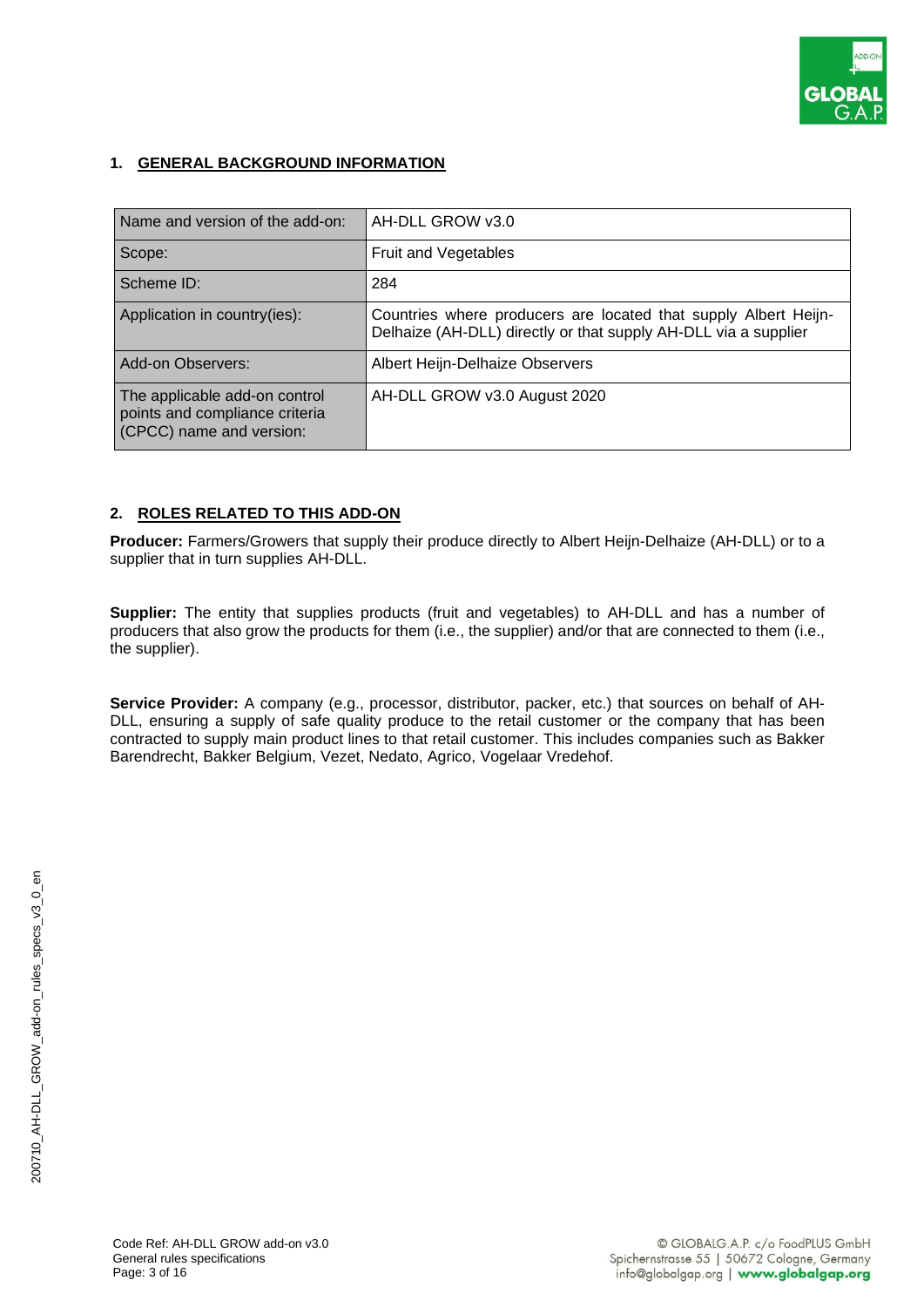

#### **3. GENERAL RULES SPECIFICATIONS**

This document contains the general rules specifications exclusively applicable for the AH-DLL GROW add-on. The basis for this document are the latest **GLOBALG.A.P.** general add-on rules, which should be consulted while reading these general rules specifications.

The GLOBALG.A.P. general regulations I, II, and III and Crops rules in their current version apply for the add-on unless otherwise specified in the add-on rules below.

| <b>Section</b>                                               |                                                         |                                                                                                                                                                                                                                                                                                                                                                                                                                                        |  |
|--------------------------------------------------------------|---------------------------------------------------------|--------------------------------------------------------------------------------------------------------------------------------------------------------------------------------------------------------------------------------------------------------------------------------------------------------------------------------------------------------------------------------------------------------------------------------------------------------|--|
| (Numbering Based on<br>GLOBALG.A.P. General<br>Add-on Rules) | <b>General Add-on Rule</b>                              | <b>Requirements for the AH-DLL GROW Add-</b><br><b>on</b>                                                                                                                                                                                                                                                                                                                                                                                              |  |
| <b>3. APPLICATION OPTIONS</b>                                |                                                         |                                                                                                                                                                                                                                                                                                                                                                                                                                                        |  |
| Preconditions:                                               |                                                         |                                                                                                                                                                                                                                                                                                                                                                                                                                                        |  |
| 3.1 Option 1 - Individual Producer                           |                                                         |                                                                                                                                                                                                                                                                                                                                                                                                                                                        |  |
| 3.1.1                                                        | Option 1 - Multisite without<br>implementation of a QMS | This option is possible.                                                                                                                                                                                                                                                                                                                                                                                                                               |  |
| 3.1.2                                                        | Option 1 - Multisite with<br>implementation of a QMS    | This option is possible.                                                                                                                                                                                                                                                                                                                                                                                                                               |  |
| 3.2 Option 2 -<br>Producer Group                             |                                                         | This option is possible.                                                                                                                                                                                                                                                                                                                                                                                                                               |  |
| <b>4. REGISTRATION PROCESS</b>                               |                                                         |                                                                                                                                                                                                                                                                                                                                                                                                                                                        |  |
| <b>4.1 Certification Bodies</b>                              |                                                         |                                                                                                                                                                                                                                                                                                                                                                                                                                                        |  |
| a)                                                           | Applicant registration                                  | Producers (directly or via suppliers) will be<br>requested by the specific AH-DLL service provider<br>to implement the AH-DLL GROW add-on modules<br>(residue<br>monitoring,<br>hygiene,<br>foreign<br>bodies/substances), including completion of the<br>relevant risk assessment (e.g., FORM01) per crop,<br>depending on the risk categorization allocated to<br>the crop in a specific region (as defined in the<br>relevant GROW add-on annexes). |  |
|                                                              |                                                         | The service provider will provide the producer<br>(directly or via supplier) the complete AH-DLL<br>GROW documentation package. The supplier<br>shall, once informed by the service provider,<br>inform all their relevant producers about this add-<br>on.<br>Registration with the certification body (CB) can<br>happen only after the producer has been informed<br>by its supplier or service provider about the AH-<br>DLL GROW add-on.          |  |
|                                                              |                                                         | Therefore, a producer can be registered with the<br>CB only if one of the two possibilities is fulfilled:                                                                                                                                                                                                                                                                                                                                              |  |
|                                                              |                                                         | Possibility 1: The producer (or supplier) provides a<br>documented copy of a current e-mail, that was<br>sent directly from the service provider to the<br>producer (or supplier) that confirms the request of<br>the implementation of the AH-DLL GROW add-on<br>modules;                                                                                                                                                                             |  |
|                                                              |                                                         | <b>OR</b>                                                                                                                                                                                                                                                                                                                                                                                                                                              |  |
|                                                              |                                                         | Possibility 2: An e-mail can be sent directly from<br>the service provider to the CB, to indicate that the<br>AH-DLL GROW add-on is requested for the<br>producer.                                                                                                                                                                                                                                                                                     |  |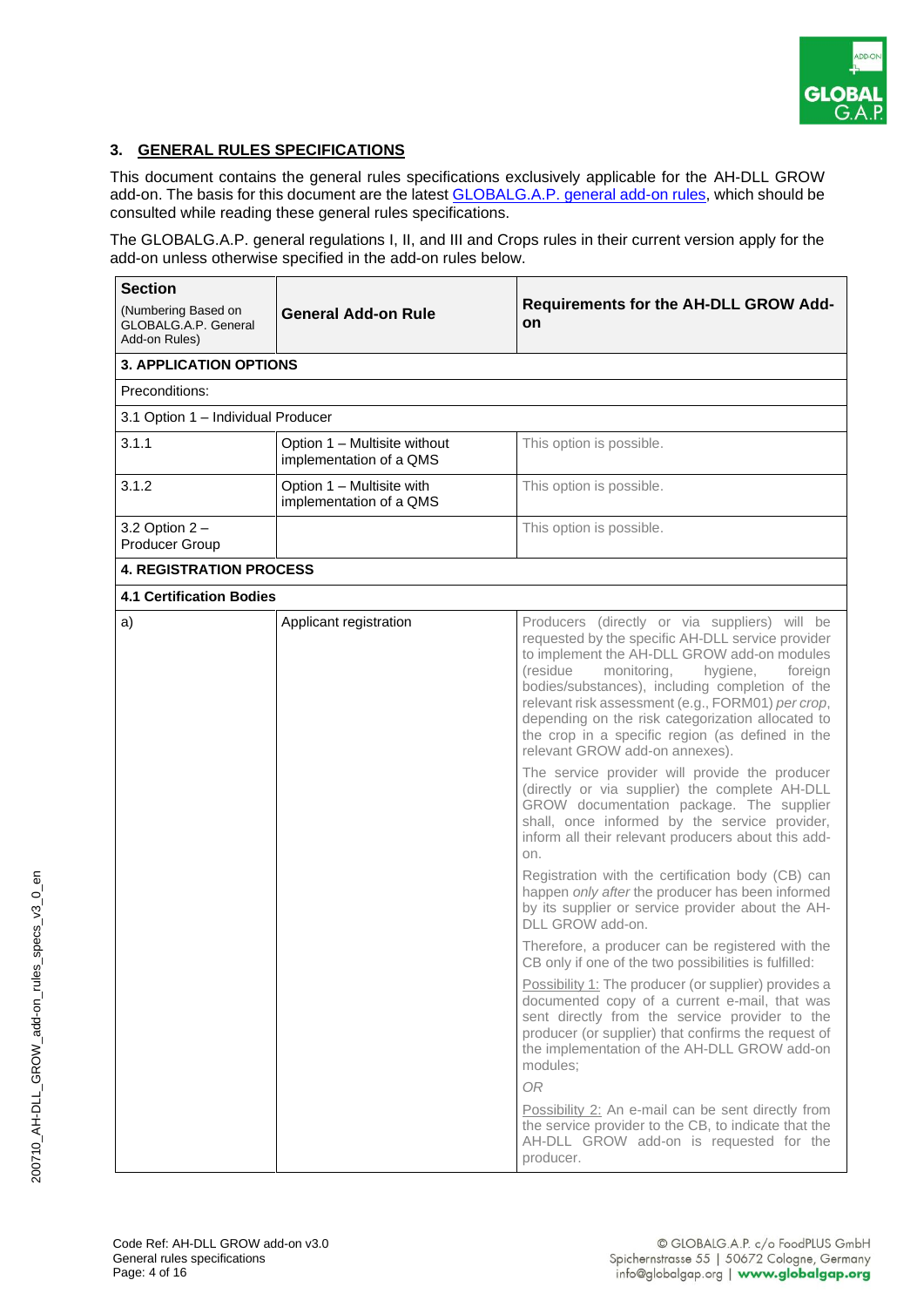

| <b>Section</b>                                               |                                                                                                                                        |                                                                                                                                                                                                                                                                                                                                                                                                                                                                                                                                                                |
|--------------------------------------------------------------|----------------------------------------------------------------------------------------------------------------------------------------|----------------------------------------------------------------------------------------------------------------------------------------------------------------------------------------------------------------------------------------------------------------------------------------------------------------------------------------------------------------------------------------------------------------------------------------------------------------------------------------------------------------------------------------------------------------|
| (Numbering Based on<br>GLOBALG.A.P. General<br>Add-on Rules) | <b>General Add-on Rule</b>                                                                                                             | <b>Requirements for the AH-DLL GROW Add-</b><br>on                                                                                                                                                                                                                                                                                                                                                                                                                                                                                                             |
| c)                                                           | Information on approved CBs is<br>available for every add-on and<br>published on the GLOBALG.A.P.<br>website.                          | Only CBs with final approval for GLOBALG.A.P.<br>Integrated Farm Assurance (IFA); Crops scope;<br>Fruit and Vegetables (FV) sub-scope may<br>register producers for the AH-DLL GROW add-<br>on.                                                                                                                                                                                                                                                                                                                                                                |
|                                                              |                                                                                                                                        | CBs that want to assess the AH-DLL GROW add-<br>on shall request a scope extension (see the latest<br>GLOBALG.A.P. fee table for scope extension<br>costs) from GLOBALG.A.P. CB administration by<br>sending a signed letter of intent. The CB shall<br>nominate an AH-DLL contact person and in-house<br>trainer (IHT) at the same time.                                                                                                                                                                                                                      |
|                                                              |                                                                                                                                        | Auditor/Inspector fee: Not applicable if<br>auditor/inspector is already registered in the<br>GLOBALG.A.P. database and is paying the fee for<br>the GLOBALG.A.P. IFA standard.                                                                                                                                                                                                                                                                                                                                                                                |
|                                                              |                                                                                                                                        | A list of GLOBALG.A.P. approved CBs and the<br>GLOBALG.A.P. fee table are available on the<br><b>GLOBALG.A.P. website.</b> Customize the search<br>for CBs by selecting the region, country, and<br>scope.                                                                                                                                                                                                                                                                                                                                                     |
| 4.2 Registration                                             |                                                                                                                                        |                                                                                                                                                                                                                                                                                                                                                                                                                                                                                                                                                                |
| 4.2.1 General                                                |                                                                                                                                        |                                                                                                                                                                                                                                                                                                                                                                                                                                                                                                                                                                |
| d)                                                           | The duration of the service contract<br>is set between the CB and the<br>producer.                                                     | The contract between the producer and CB is<br>independent from AH-DLL and the<br>GLOBALG.A.P. Secretariat.                                                                                                                                                                                                                                                                                                                                                                                                                                                    |
|                                                              |                                                                                                                                        | The CB shall include this add-on as part of the<br>GLOBALG.A.P. sublicence and certification<br>agreement that is signed between the CB and the<br>producer.                                                                                                                                                                                                                                                                                                                                                                                                   |
| <b>5. ASSESSMENT PROCESS</b>                                 |                                                                                                                                        |                                                                                                                                                                                                                                                                                                                                                                                                                                                                                                                                                                |
| 5.1 Self-Assessment                                          |                                                                                                                                        |                                                                                                                                                                                                                                                                                                                                                                                                                                                                                                                                                                |
| a)                                                           | Self-assessments are required if<br>the specific add-on includes this<br>requirement in the control points<br>and compliance criteria. | For Option 1 and Option 1 multisite without QMS:<br>The producer shall conduct a self-assessment<br>against all the applicable requirements of the AH-<br>DLL GROW add-on.                                                                                                                                                                                                                                                                                                                                                                                     |
|                                                              |                                                                                                                                        | For Option 2 and Option 1 multisite with QMS:<br>The QMS shall include the implementation of the<br>AH-DLL GROW add-on. Internal assessments<br>(as conducted by internal inspectors/auditors)<br>shall include 100% of the producer members or<br>sites (in the case of multisites) that supply to AH-<br>DLL. Therefore, all these producer members or<br>sites shall receive an annual internal assessment<br>against the AH-DLL GROW add-on. Additionally,<br>the individual producer members shall also<br>conduct a self-assessment against this add-on. |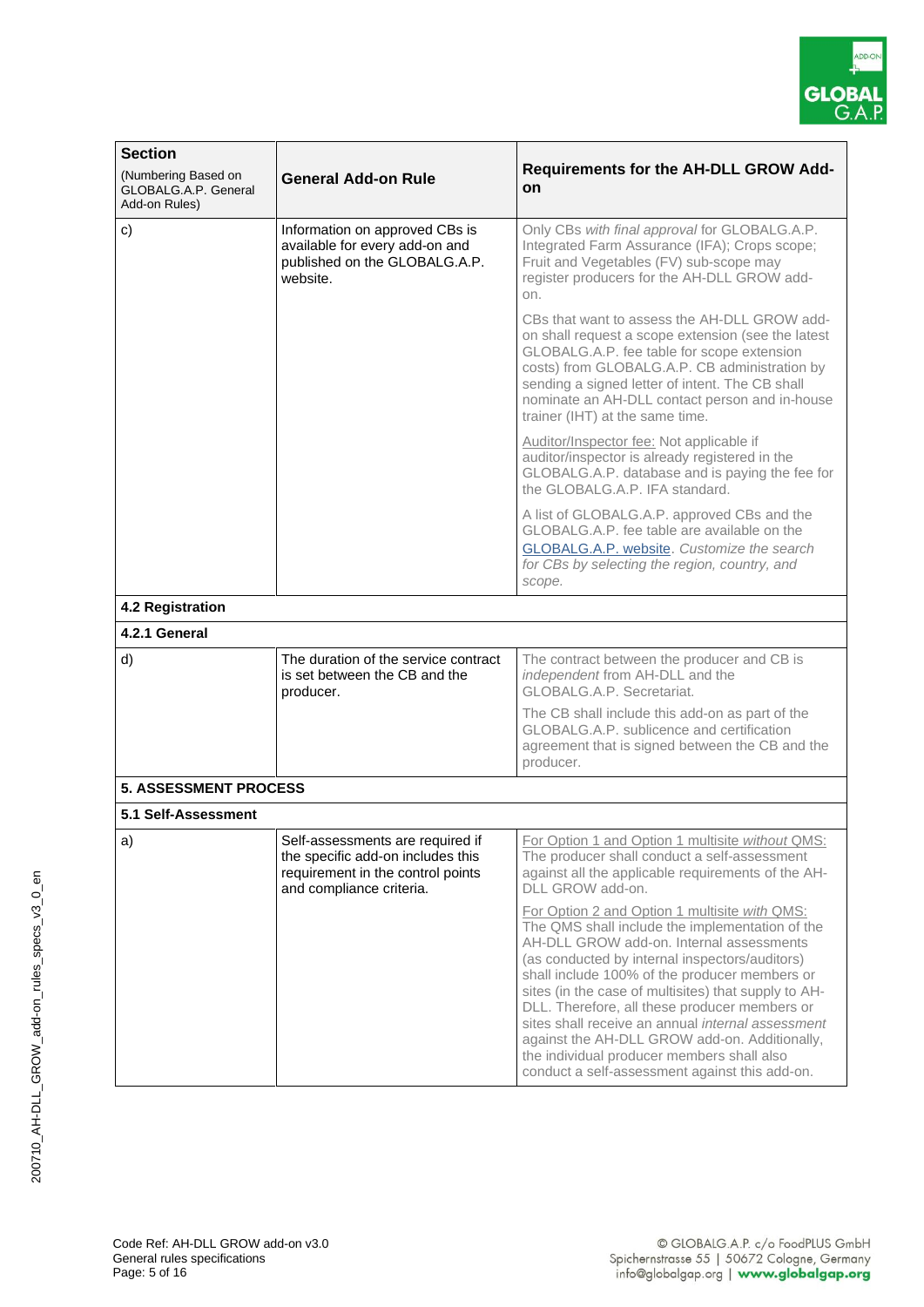

| <b>Section</b>                                                                             |                                                                                                                                                                                                                           |                                                                                                                                                                                                                                                                                                                                            |  |  |
|--------------------------------------------------------------------------------------------|---------------------------------------------------------------------------------------------------------------------------------------------------------------------------------------------------------------------------|--------------------------------------------------------------------------------------------------------------------------------------------------------------------------------------------------------------------------------------------------------------------------------------------------------------------------------------------|--|--|
| (Numbering Based on<br><b>General Add-on Rule</b><br>GLOBALG.A.P. General<br>Add-on Rules) |                                                                                                                                                                                                                           | <b>Requirements for the AH-DLL GROW Add-</b><br>on                                                                                                                                                                                                                                                                                         |  |  |
| 5.2 Second- or Third-Party Assessments                                                     |                                                                                                                                                                                                                           |                                                                                                                                                                                                                                                                                                                                            |  |  |
| a)                                                                                         | A second (an appointed<br>organization)-or third party (an<br>independent certification body)<br>shall conduct the add-on<br>assessments.                                                                                 | The AH-DLL GROW add-on can be assessed<br>only by GLOBALG.A.P. finally approved CBs for<br>GLOBALG.A.P. IFA; Crops scope; FV sub-scope.<br>The CB inspectors/auditors shall also have<br>successfully completed the training on the add-on<br>(See section 7 for more details).                                                            |  |  |
|                                                                                            | b) The assessments shall be done only by the following parties as approved:                                                                                                                                               |                                                                                                                                                                                                                                                                                                                                            |  |  |
| i)                                                                                         | CB inspectors or auditors that are<br>already approved to conduct<br>inspections or audits for accredited<br>standards such as GLOBALG.A.P.<br>IFA, or schemes successfully<br>benchmarked to the specific sub-<br>scope. | Inspectors and auditors (assessors) for the AH-<br>DLL GROW add-on shall, at minimum, be<br>approved for a current and valid version of the<br>GLOBALG.A.P. IFA standard for sub-scope FV<br>and be trained against the AH-DLL GROW add-<br>on requirements once such training is available<br>(See section 7 for more details).           |  |  |
| ii)                                                                                        | Inspectors or auditors from<br>GLOBALG.A.P. approved CBs<br>conducting inspections against<br>non-accredited standards, or                                                                                                | This is <i>not</i> possible.                                                                                                                                                                                                                                                                                                               |  |  |
| iii)                                                                                       | Licensed Farm Assurers that have<br>approval for assessing the specific<br>add-on.                                                                                                                                        | This is <i>not</i> possible.                                                                                                                                                                                                                                                                                                               |  |  |
|                                                                                            | 5.2.1 Option 1 - Individual Producer (without QMS)                                                                                                                                                                        |                                                                                                                                                                                                                                                                                                                                            |  |  |
| a)                                                                                         | Producer receives an annual<br>assessment.                                                                                                                                                                                | The AH-DLL GROW add-on shall always be<br>assessed together with the IFA inspection, never<br>on its own. No benchmarked schemes are<br>allowed.<br>In the case of the initial/first assessment of a                                                                                                                                       |  |  |
|                                                                                            |                                                                                                                                                                                                                           | producer against the AH-DLL GROW add-on, the<br>add-on can be added mid-cycle. However, in such<br>a case, harvest or the relevant agronomic activities<br>shall be observed. The producer shall receive a full<br>IFA inspection together with this add-on. This can<br>also<br>be<br>done<br>during<br>the<br>unannounced<br>assessment. |  |  |
|                                                                                            |                                                                                                                                                                                                                           | During subsequent assessments against the AH-<br>DLL GROW add-on, the add-on shall be assessed<br>during the annual re-certification IFA inspection.                                                                                                                                                                                       |  |  |
|                                                                                            |                                                                                                                                                                                                                           | AH-DLL<br><b>GROW</b><br>add-on<br>The<br>assessment<br>frequency is<br>annually<br>similar<br>to<br>the<br>$\overline{\phantom{0}}$<br>GLOBALG.A.P. IFA standard.                                                                                                                                                                         |  |  |
| b)                                                                                         | The duration and timing of<br>assessments will be part of the<br>agreement with the CB.                                                                                                                                   | The duration of the AH-DLL GROW add-on<br>assessment will depend on the size of the farm<br>and the complexity of production activities as well<br>as the number of applicable forms; therefore, the<br>additional add-on time will be in the range of<br>approximately 30 minutes per module in addition<br>to the IFA inspection/audit.  |  |  |
| c)                                                                                         | The timing will be clarified:                                                                                                                                                                                             | Timing of the assessment shall follow IFA timing<br>rules as defined in the GLOBALG.A.P. general<br>regulations I and Crops rules.                                                                                                                                                                                                         |  |  |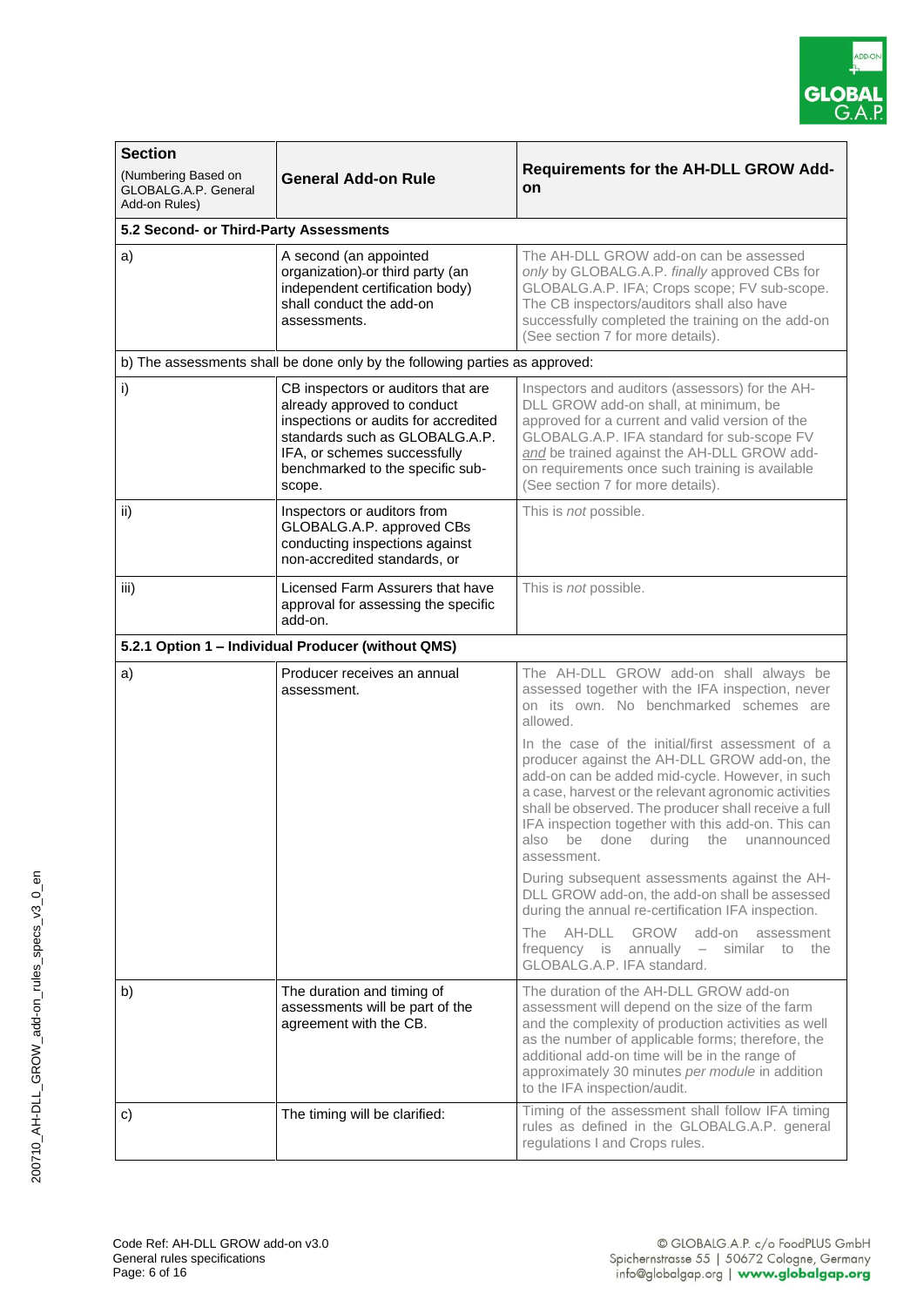

| <b>Section</b><br>(Numbering Based on<br>GLOBALG.A.P. General<br>Add-on Rules) | <b>General Add-on Rule</b>                                                                                                                                                                                                                                                                                    | <b>Requirements for the AH-DLL GROW Add-</b><br>on                                                                                                                                                                                                                                                                                                                                                         |  |  |
|--------------------------------------------------------------------------------|---------------------------------------------------------------------------------------------------------------------------------------------------------------------------------------------------------------------------------------------------------------------------------------------------------------|------------------------------------------------------------------------------------------------------------------------------------------------------------------------------------------------------------------------------------------------------------------------------------------------------------------------------------------------------------------------------------------------------------|--|--|
| 5.2.2 Option 1 - Individual Producer with a QMS and Option 2 - Group           |                                                                                                                                                                                                                                                                                                               |                                                                                                                                                                                                                                                                                                                                                                                                            |  |  |
| a)                                                                             | The QMS and the production sites<br>shall be assessed.                                                                                                                                                                                                                                                        | For Option 2 and multisites with a quality<br>management system (QMS), the QMS shall be<br>managed centrally. The implementation of the<br>AH-DLL GROW add-on shall also be included as<br>part of the QMS.                                                                                                                                                                                                |  |  |
|                                                                                |                                                                                                                                                                                                                                                                                                               | The QMS shall be audited as stipulated in the<br>GLOBALG.A.P. general regulations. The AH-DLL<br>GROW add-on shall always be assessed together<br>with the IFA audit, never on its own. No<br>benchmarked schemes are allowed.                                                                                                                                                                             |  |  |
|                                                                                |                                                                                                                                                                                                                                                                                                               | In the case of the initial/first assessment of a<br>producer group or Option 1 multisite with QMS<br>against the AH-DLL GROW add-on, the add-on<br>can be added mid-cycle. However, in such a case,<br>harvest or the relevant agronomic activities shall<br>be observed. The producer shall receive a full IFA<br>audit together with the add-on. This can then be<br>done during the surveillance audit. |  |  |
|                                                                                |                                                                                                                                                                                                                                                                                                               | During subsequent assessments against the AH-<br>DLL GROW add-on, the add-on shall be assessed<br>during the annual re-certification IFA audit.                                                                                                                                                                                                                                                            |  |  |
|                                                                                |                                                                                                                                                                                                                                                                                                               | The AH-DLL GROW add-on assessment<br>frequency is similar to the GLOBALG.A.P. IFA<br>audit frequency for Option 2 or multisite with<br>QMS.                                                                                                                                                                                                                                                                |  |  |
| b)                                                                             | The CB does not assess all<br>production sites, just a sample. It is<br>not the responsibility of the CB to<br>determine the compliance of each<br>production site (this responsibility<br>rests with the applicant). The CB<br>shall assess whether the<br>applicant's internal controls are<br>appropriate. | The same sampling procedure as in the case of<br>IFA (for Option 2 groups and Option 1 multisite<br>with a QMS) shall be followed. It is, however,<br>important that the sample is representative of the<br>producers that implement the AH-DLL GROW<br>add-on.                                                                                                                                            |  |  |
| c)                                                                             | The duration of the add-on<br>assessments will be clarified:                                                                                                                                                                                                                                                  | The duration of the AH-DLL GROW add-on<br>assessment will depend on the size of the farm<br>and the complexity of production activities as well<br>as the number of applicable forms (e.g., risk<br>assessments, checklists); therefore, the additional<br>add-on time will be in the range of approximately<br>30 minutes per module in addition to the IFA<br>inspection/audit.                          |  |  |
|                                                                                |                                                                                                                                                                                                                                                                                                               | Timing of the assessment shall follow IFA timing<br>rules as defined in the GLOBALG.A.P. general<br>regulations I and Crops rules.                                                                                                                                                                                                                                                                         |  |  |
| d)                                                                             | The sampling method, frequency,<br>timing will be clarified:                                                                                                                                                                                                                                                  | The same sampling procedure as in the case of<br>IFA (for Option 2 groups and Option 1 multisite<br>with a QMS) shall be followed. It is, however,<br>important that the sample is representative of the<br>producers that implement the AH-DLL GROW<br>add-on.                                                                                                                                            |  |  |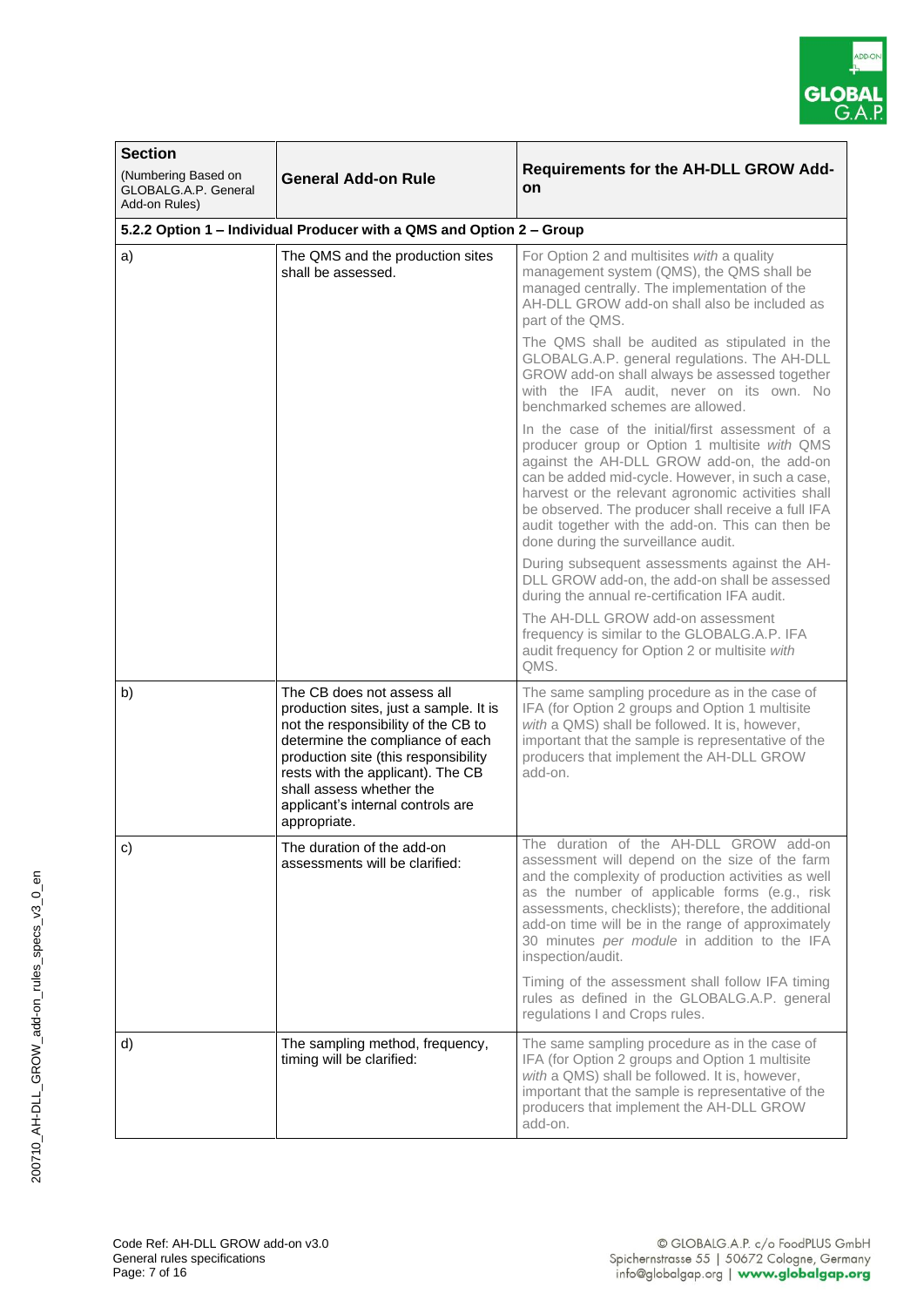

| <b>Section</b>                                                                                                                                                                        |                                                                                                                                                                        |                                                                                                                                                                                                                                                                                                                    |  |  |
|---------------------------------------------------------------------------------------------------------------------------------------------------------------------------------------|------------------------------------------------------------------------------------------------------------------------------------------------------------------------|--------------------------------------------------------------------------------------------------------------------------------------------------------------------------------------------------------------------------------------------------------------------------------------------------------------------|--|--|
| (Numbering Based on<br>GLOBALG.A.P. General<br>Add-on Rules)                                                                                                                          | <b>General Add-on Rule</b>                                                                                                                                             | <b>Requirements for the AH-DLL GROW Add-</b><br>on                                                                                                                                                                                                                                                                 |  |  |
| 5.3 Unannounced Assessments                                                                                                                                                           |                                                                                                                                                                        |                                                                                                                                                                                                                                                                                                                    |  |  |
| a)                                                                                                                                                                                    | It is possible that a specific add-on<br>requires that producers receive                                                                                               | Unannounced assessments are required for this<br>add-on.                                                                                                                                                                                                                                                           |  |  |
|                                                                                                                                                                                       | unannounced assessments.                                                                                                                                               | If a producer that has the AH-DLL GROW add-on<br>is chosen as part of the random sample for an<br>unannounced assessment, the CB shall also<br>assess the AH-DLL GROW add-on.                                                                                                                                      |  |  |
| b)                                                                                                                                                                                    | If it is a requirement, 10% of the<br>add-on producers or groups of a<br>CB shall be assessed annually,<br>unless stated otherwise.                                    | The CB shall select at least 10% of its AH-DLL<br>GROW add-on producers to assess unannounced<br>on an annual basis.                                                                                                                                                                                               |  |  |
|                                                                                                                                                                                       |                                                                                                                                                                        | If a producer that has the AH-DLL GROW add-on<br>is chosen as part of the random sample for an<br>unannounced assessment, the CB shall also<br>assess the AH-DLL GROW add-on.                                                                                                                                      |  |  |
|                                                                                                                                                                                       |                                                                                                                                                                        | No shortened checklist for this add-on can be used<br>during unannounced assessments.                                                                                                                                                                                                                              |  |  |
| $\mathbf{c}$<br>The assessment, if applicable,<br>The process regarding unannounced<br>shall be announced no longer than<br>48 hours in advance.<br>GLOBALG.A.P. general regulations. |                                                                                                                                                                        | assessments is similar to that outlined in the                                                                                                                                                                                                                                                                     |  |  |
| <b>6. APPROVAL PROCESS</b>                                                                                                                                                            |                                                                                                                                                                        |                                                                                                                                                                                                                                                                                                                    |  |  |
|                                                                                                                                                                                       | 6.1 Requirements for Achieving and Maintaining Add-on Conformance                                                                                                      |                                                                                                                                                                                                                                                                                                                    |  |  |
| a)                                                                                                                                                                                    | The CPCC of the add-on may<br>consist of different levels; e.g.,<br>knock-out points, Major Musts,<br>Minor Musts, or Recommendations<br>or may have a scoring system. | All the control points in the AH-DLL GROW add-<br>on checklist are Major Musts. Scoring is done per<br>module.                                                                                                                                                                                                     |  |  |
|                                                                                                                                                                                       |                                                                                                                                                                        | No scoring applies to the additional forms (e.g.,<br>risk assessments) that shall be completed by<br>those producers that grow and supply "high-risk"<br>crops to AH-DLL and/or where it is specifically<br>indicated that the producer shall complete the risk<br>assessment (and therefore the applicable form). |  |  |
|                                                                                                                                                                                       |                                                                                                                                                                        | The intention of the forms is to supply more<br>information in terms of residue, hygiene, foreign<br>body/substance risks that may occur in the case<br>of "high-risk" crops or specifically identified crops.                                                                                                     |  |  |
| b)                                                                                                                                                                                    | CPCC and will be stipulated:                                                                                                                                           | For each add-on program, the conformance rules are based on the constitution of the                                                                                                                                                                                                                                |  |  |
| $\mathbf{c}$                                                                                                                                                                          | The compliance percentage shall<br>be calculated, taking into account<br>all the control points applicable to<br>each site and product.                                | Compliance with 100% of the Major Musts (per<br>module) is required to successfully conform with<br>the AH-DLL GROW add-on.                                                                                                                                                                                        |  |  |
| d)                                                                                                                                                                                    | In all cases, after an assessment,<br>the calculation to show compliance<br>(or non-compliance) shall be<br>available.                                                 | To be discussed and agreed at closing meeting on-<br>site as part of the summary of findings as<br>presented by the assessor.<br>The producer shall receive a copy of the summary<br>of non-compliances at the end of the assessment.<br>Both the assessor and the producer shall sign this<br>summary document.   |  |  |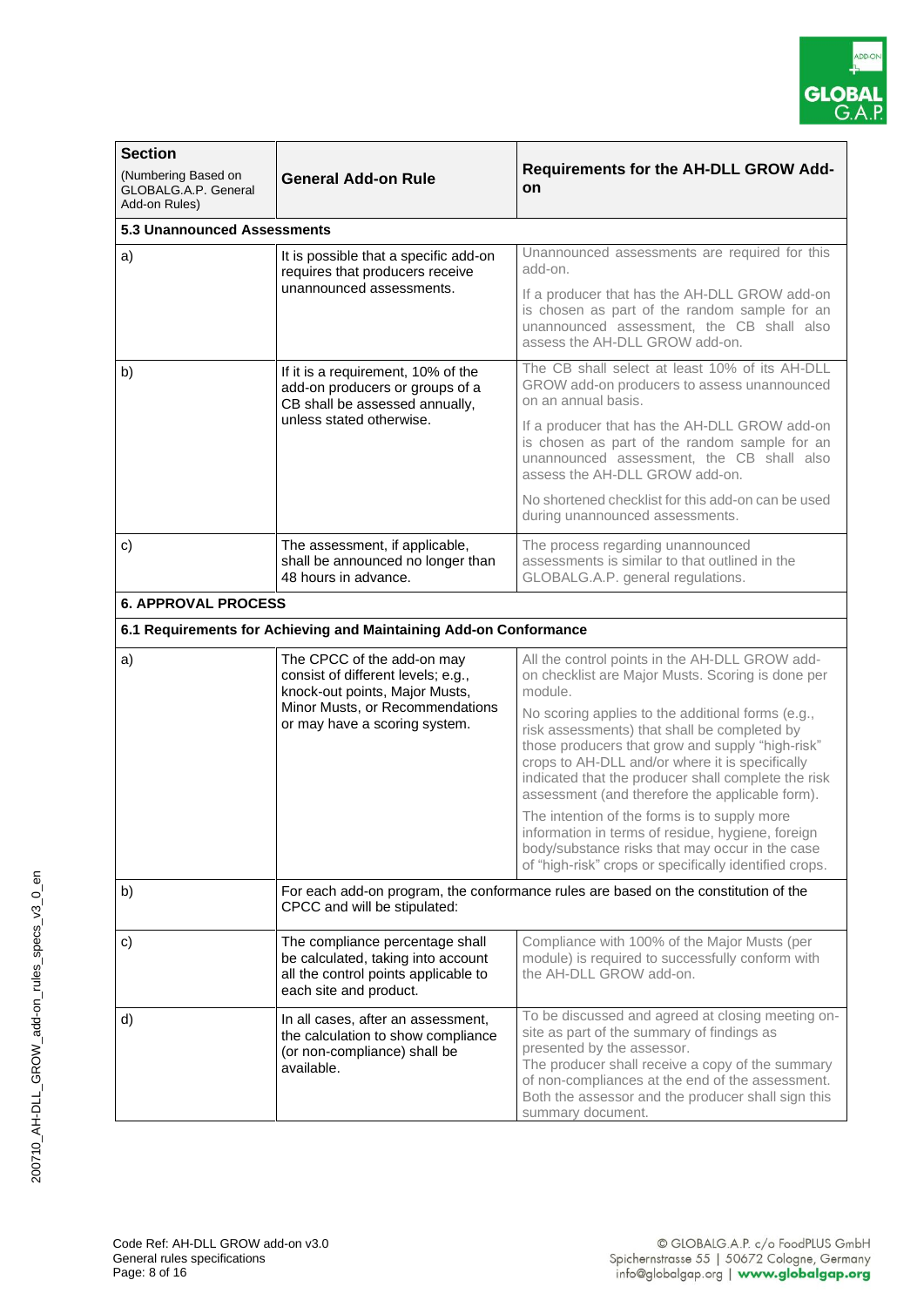

| <b>Section</b>                                                                                     |                                                                                                                                                     |                                                                                                                                                                                                                                                                                                                                             |  |  |
|----------------------------------------------------------------------------------------------------|-----------------------------------------------------------------------------------------------------------------------------------------------------|---------------------------------------------------------------------------------------------------------------------------------------------------------------------------------------------------------------------------------------------------------------------------------------------------------------------------------------------|--|--|
| (Numbering Based on<br><b>General Add-on Rule</b><br>GLOBALG.A.P. General<br>Add-on Rules)         |                                                                                                                                                     | <b>Requirements for the AH-DLL GROW Add-</b><br>on                                                                                                                                                                                                                                                                                          |  |  |
| <b>6.2 Sanctions</b>                                                                               |                                                                                                                                                     |                                                                                                                                                                                                                                                                                                                                             |  |  |
| c)                                                                                                 | Outstanding non-conformances<br>identified during the first<br>assessment shall be closed within<br>the timeframe agreed with the<br>program owner. | The producer does not have to send any<br>evidence of corrective actions to the CB after the<br>assessment. The service provider will consult<br>directly with the producers.                                                                                                                                                               |  |  |
| 6.5 Letter of Conformance and Inspection Cycle                                                     |                                                                                                                                                     | A letter of conformance is issued by the CB once<br>the producer fully complies with all the required<br>control points as per the AH-DLL GROW add-on.<br>The validity period of this letter of conformance is<br>12 months. See Annex 2 of this document for a<br>template of the letter of conformance.                                   |  |  |
| 6.6 Certification Integrity Program (CIPRO)                                                        |                                                                                                                                                     |                                                                                                                                                                                                                                                                                                                                             |  |  |
| a)                                                                                                 | The possibility of adding CIPRO to<br>the add-on program shall be<br>clarified.                                                                     | The certification integrity program (CIPRO) might<br>in the future include the AH-DLL GROW add-on.                                                                                                                                                                                                                                          |  |  |
|                                                                                                    | 7. CERTIFICATION BODY AND FARM ASSURER REGISTRATION RULES FOR THE ADD-ON                                                                            |                                                                                                                                                                                                                                                                                                                                             |  |  |
| General Regulations, I, Annex I.1: Rules for Use of the<br>GLOBALG.A.P. Add-on Trademark and Logo. |                                                                                                                                                     | The GLOBALG.A.P. add-on logo shall be used<br>according to the requirements stipulated in the<br>GLOBALG.A.P. general regulations I, Annex I.1.                                                                                                                                                                                             |  |  |
| Data Access Rights                                                                                 | In the case of different types of<br>master data as defined in the<br>GLOBALG.A.P. general<br>regulations I, Annex I.1:                             | See Annex 1 below.                                                                                                                                                                                                                                                                                                                          |  |  |
| Assessor/Farm<br><b>Assurer Qualifications</b>                                                     | In the case of other requirements<br>as indicated in the GLOBALG.A.P.<br>general regulations III:                                                   | Only finally approved IFA CBs that have<br>completed the scope extension to this add-on are<br>allowed to conduct assessments on this add-on.<br>Minimum requirements are the same as in the<br>case of GLOBALG.A.P. inspectors and auditors,<br>as stipulated in the GLOBALG.A.P. general<br>regulations III, Annex III.1 and Annex III.2. |  |  |
|                                                                                                    |                                                                                                                                                     | Additionally, CBs need training in order to be able<br>to assess the production sites according to the AH-<br>DLL GROW add-on's criteria. GLOBALG.A.P. CB<br>trainings are offered online for the IHT of the CBs<br>and designed to raise awareness about the<br>purpose of this add-on.                                                    |  |  |
|                                                                                                    |                                                                                                                                                     | Previously approved GLOBALG.A.P. inspectors<br>and auditors for the AH-DLL GROW add-on:                                                                                                                                                                                                                                                     |  |  |
|                                                                                                    |                                                                                                                                                     | 1. The CB's IHT shall successfully complete the<br>CB IHT training (and pass the online exam), as<br>offered by GLOBALG.A.P.                                                                                                                                                                                                                |  |  |
|                                                                                                    |                                                                                                                                                     | 2. The IHT shall then train the inspectors and<br>auditors that will carry out assessments against<br>this add-on.                                                                                                                                                                                                                          |  |  |
|                                                                                                    |                                                                                                                                                     | 3. These trained inspectors and auditors shall,<br>within 3 months from when the add-on became<br>mandatory, complete and pass the online exam as<br>offered in the GLOBALG.A.P. database.                                                                                                                                                  |  |  |
|                                                                                                    |                                                                                                                                                     | New AH-DLL GROW add-on inspectors and<br>auditors:<br>Shall be trained by the CB's IHT.<br>1.                                                                                                                                                                                                                                               |  |  |
|                                                                                                    |                                                                                                                                                     |                                                                                                                                                                                                                                                                                                                                             |  |  |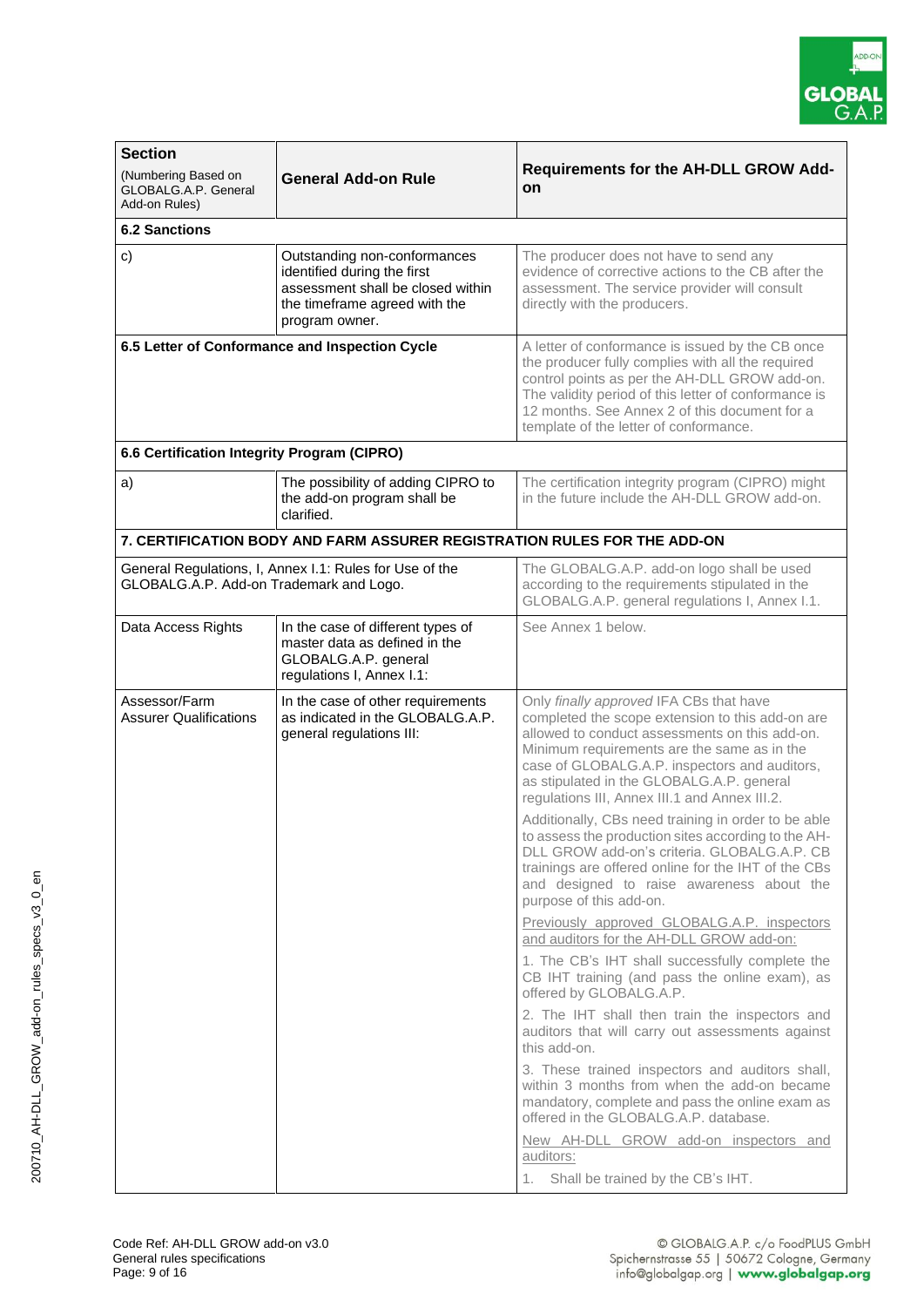

| <b>Section</b><br>(Numbering Based on<br>GLOBALG.A.P. General<br>Add-on Rules) | <b>General Add-on Rule</b>                                       | <b>Requirements for the AH-DLL GROW Add-</b><br>on.                                                                                                                                                                                                                                                                                                                                                                                                                                                                                                                                                                                                                                                                                                                                                                       |  |  |
|--------------------------------------------------------------------------------|------------------------------------------------------------------|---------------------------------------------------------------------------------------------------------------------------------------------------------------------------------------------------------------------------------------------------------------------------------------------------------------------------------------------------------------------------------------------------------------------------------------------------------------------------------------------------------------------------------------------------------------------------------------------------------------------------------------------------------------------------------------------------------------------------------------------------------------------------------------------------------------------------|--|--|
|                                                                                |                                                                  | Shall complete and pass the online exam as<br>2.<br>offered in the GLOBALG.A.P. database.<br>Start to assess producers against this add-on.<br>3.<br>CB training fees:<br>Online IHT training fees: €125 per online training<br>(0.5 training day).<br>No additional costs for the online exam for<br>inspectors and auditors that will carry out<br>assessments against this add-on.                                                                                                                                                                                                                                                                                                                                                                                                                                     |  |  |
| Add-on Fees                                                                    | Any additional fees that may apply<br>for the different add-ons. | Producer fees for this add-on will be charged in<br>addition to the normal registration and certificate<br>license fees for the GLOBALG.A.P. IFA standard<br>(see general GLOBALG.A.P. fee table). The<br>producer shall not pay any fees directly to the<br>supplier or service provider. Fees are payable to the<br>CBs only.<br>Add-on fees for producers, depending on the<br>applicable scope:                                                                                                                                                                                                                                                                                                                                                                                                                       |  |  |
|                                                                                |                                                                  | Option $1 - 630$ per producer<br>Option 2 - $\epsilon$ 250 per group + $\epsilon$ 5 per<br>$\bullet$<br>producer group member                                                                                                                                                                                                                                                                                                                                                                                                                                                                                                                                                                                                                                                                                             |  |  |
| document:                                                                      | Any additional rule/requirement not mentioned in this            | 1)<br>MODULES:<br>The AH-DLL GROW add-on consists of three<br>modules and shall be implemented by all<br>producers that supply to AH-DLL.<br>The modules are as follow:<br>Module 1: Residue monitoring<br>$\bullet$<br>Module 2: Hygiene<br>$\bullet$<br>Module 3: Foreign bodies/substances<br>$\bullet$<br>Each module contains a checklist that applies<br>to all AH-DLL producers. This is part of the<br>AH-DLL GROW add-on checklist.                                                                                                                                                                                                                                                                                                                                                                              |  |  |
|                                                                                |                                                                  | 2)<br>FORMS:<br>Each module is supplemented by a form and<br>shall be completed as follow:<br>FORM01 is completed only if it is<br>indicated for a specific crop (Annex 1.1<br>and/or Annex 1.2) that the producer<br>shall complete the risk assessment for<br>plant protection product residue<br>monitoring - i.e., "risk assessment<br>Required": "YES".<br>FORM02 shall be completed for each<br>$\bullet$<br>crop by every producer supplying AH-<br>DLL where product handling (e.g.,<br>sorting, packing, etc.) takes place under<br>the ownership of the producer, no<br>matter the risk categorization (Annex<br>2.1 and/or Annex 2.2). If product<br>handling takes place in a product<br>handling unit that is already certified<br>against a GFSI-recognized scheme, the<br>producer still needs to complete |  |  |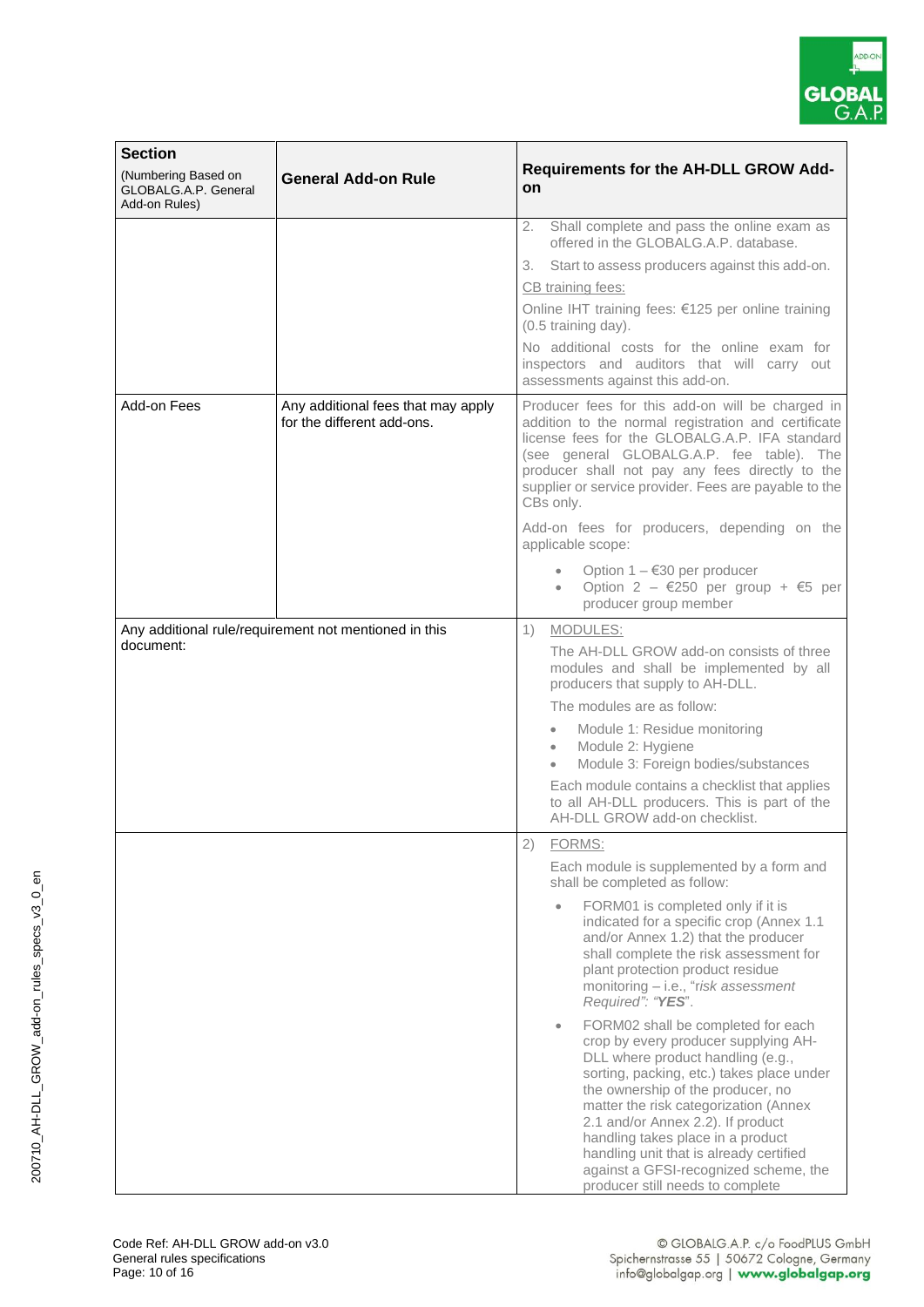

| <b>Section</b>                                               |                            |                                                                                                                                                                                                       |  |
|--------------------------------------------------------------|----------------------------|-------------------------------------------------------------------------------------------------------------------------------------------------------------------------------------------------------|--|
| (Numbering Based on<br>GLOBALG.A.P. General<br>Add-on Rules) | <b>General Add-on Rule</b> | <b>Requirements for the AH-DLL GROW Add-</b><br>on                                                                                                                                                    |  |
|                                                              |                            | FORM02. This requirement will be<br>reviewed in due course.                                                                                                                                           |  |
|                                                              |                            | FORM03a and 03b are completed by<br>$\bullet$<br>the producer only if the crop is<br>classified as "high-risk" in terms of<br>foreign bodies/substances (Annex 3.1<br>and/or Annex 3.2).              |  |
|                                                              |                            | 3)<br>ANNEXES:                                                                                                                                                                                        |  |
|                                                              |                            | Annexes are guidelines that apply to a<br>specific module and that shall be considered<br>to determine if a specific risk assessment -<br>e.g., form(s) $-$ would apply to a specific crop<br>or not: |  |
|                                                              |                            | Annex 1.1 and Annex 1.2 define<br>whether a risk assessment shall be<br>completed for a specific crop in<br>terms of module 1 (residue<br>monitoring).                                                |  |
|                                                              |                            | Annex 2.1 and Annex 2.2 define the<br>$\bullet$<br>applicable risk category of the crop<br>in terms of module 2 (hygiene).                                                                            |  |
|                                                              |                            | Annex 3.1 and Annex 3.2 define the<br>applicable risk category of the crop in terms<br>of module 3 (foreign bodies/substances).                                                                       |  |
|                                                              |                            | The results of the add-on assessment per<br>4)<br>module shall be reflected in the<br>GLOBALG.A.P. database.                                                                                          |  |
|                                                              |                            | The following document shall be uploaded to the<br>GLOBALG.A.P. database:                                                                                                                             |  |
|                                                              |                            | The AH-DLL GROW add-on checklist<br>$\bullet$<br>assessment report (with summary)                                                                                                                     |  |
|                                                              |                            | Additionally, the following documents may also<br>be uploaded to the GLOBALG.A.P. database:                                                                                                           |  |
|                                                              |                            | Applicable risk assessment documents-<br>FORM01; FORM02; FORM03a;<br>FORM03b, depending on the risk<br>classification of the crop(s), or if a risk<br>assessment is specifically required             |  |
|                                                              |                            | These documents shall all be either in PDF or<br>protected Excel or Word format.                                                                                                                      |  |
|                                                              |                            | Remote assessments: This add-on follows<br>5)<br>the same process as outlined in the IFA<br>standard.                                                                                                 |  |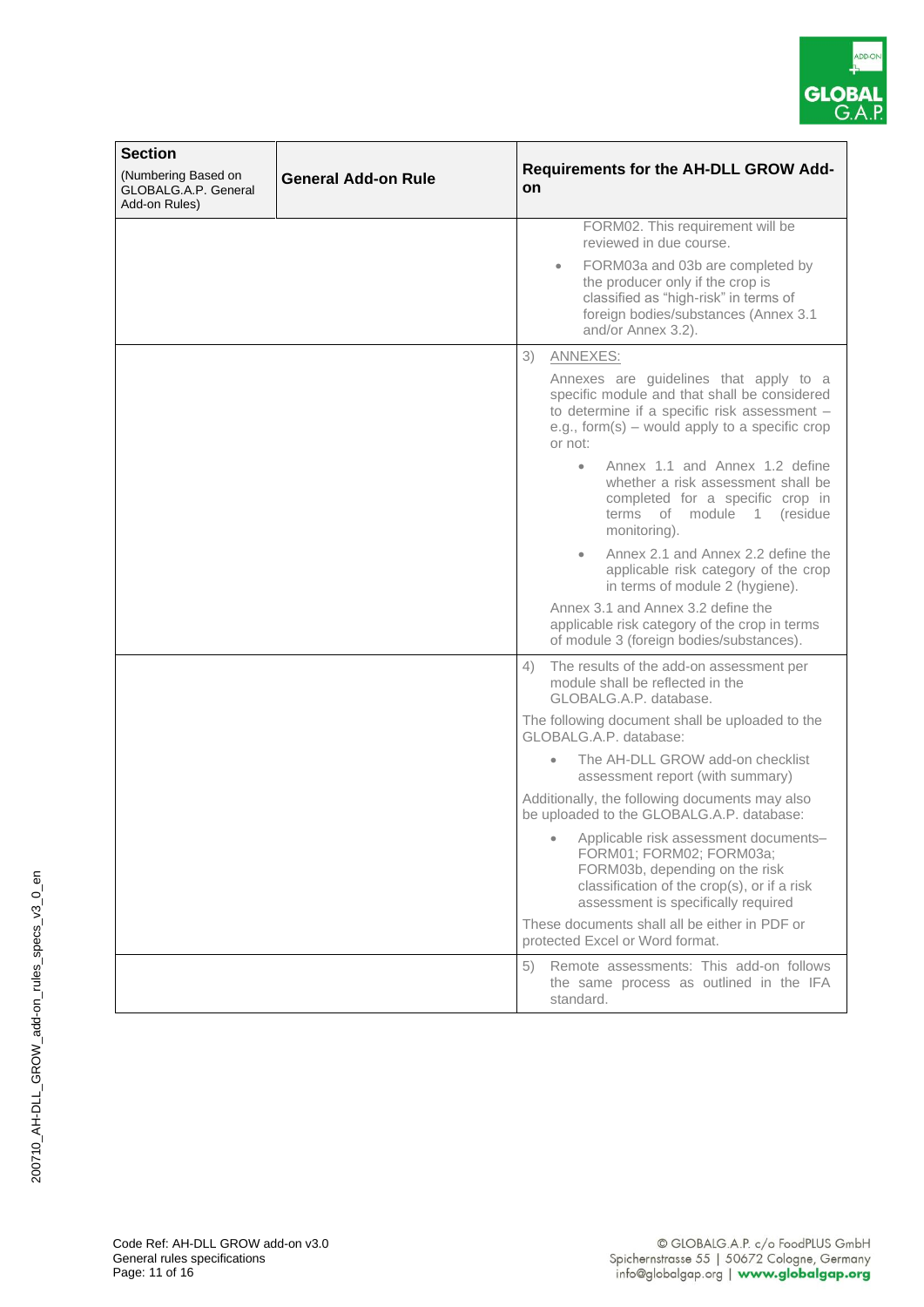

#### **ANNEX 1 – DATA ACCESS RULES**

#### **1. INTRODUCTION**

These are the data access rules as set for the AH-DLL GROW add-on.

This is a private solution and is not visible to the public.

|                   | <b>Data Access Groups</b>           |                       |                           |        |
|-------------------|-------------------------------------|-----------------------|---------------------------|--------|
|                   | ಠ<br>etar<br>(ŋ<br>Secr<br>OB,<br>ত | Certification<br>Body | GRO<br>ত<br>Obse<br>$-51$ | Public |
| Add-on visibility | х                                   | X                     | X                         |        |

**x** marks that this data is visible to users assigned to the respective data access group.

#### **2. PRODUCER/COMPANY/OPERATION DATA**

|                                               | <b>Data Access Groups</b>  |                       |                         |
|-----------------------------------------------|----------------------------|-----------------------|-------------------------|
|                                               | GLOBALG.A.P<br>Secretariat | Certification<br>Body | AH-DLL GROW<br>Observer |
| <b>Company (producer/operation)</b>           |                            |                       |                         |
| Company name                                  | $\mathbf x$                | $\mathbf x$           | $\mathbf{X}^{(6)}$      |
| Company address <sup>1)</sup>                 | $\mathsf{X}$               | $\mathsf{X}$          | $\times$ 6)             |
| Company city                                  | $\mathbf x$                | $\mathsf{X}$          | $X^{\left(5\right)}$    |
| Company country                               | $\mathsf{X}$               | $\mathbf x$           | $\mathbf{x}$            |
| Company contact information <sup>2)</sup>     | $\mathbf x$                | $\mathbf x$           |                         |
| Company website (if available)                | $\mathbf x$                | $\mathsf{X}$          |                         |
| <b>Current GGN/GLN</b>                        | $\mathsf{X}$               | $\mathsf{X}$          | $\mathbf{x}$            |
| Previous GGN/GLN                              | $\mathbf x$                | $\mathbf x$           | $\mathbf X$             |
| Legal registration per country                | $\mathbf x$                | $\mathsf{X}$          |                         |
| Location $3$ )                                | $\mathbf x$                | $\mathbf x$           | $\mathbb X$             |
| Contact person (responsible for legal entity) |                            |                       |                         |
| Contact name <sup>4)</sup>                    | $\mathsf{X}$               | $\mathsf{X}$          |                         |
| Contact information <sup>2)</sup>             | $\mathbf x$                | $\mathbf x$           |                         |
| <b>PHU/site information</b>                   |                            |                       |                         |
| Name of product handling unit (PHU)/site      | $\mathbf x$                | $\mathsf{X}$          |                         |
| PHU/site address <sup>5)</sup>                | $\mathsf{X}$               | $\mathsf{X}$          |                         |
| PHU/site contact information <sup>2)</sup>    | $\mathbf x$                | $\mathbf x$           |                         |
| Sub-GLN(s)                                    | $\mathbf x$                | $\mathbf x$           | $\mathbf x$             |
| Location $3)$                                 | $\mathbb X$                | $\mathbb X$           |                         |

**x** marks that this data is visible to users assigned to the respective data access group.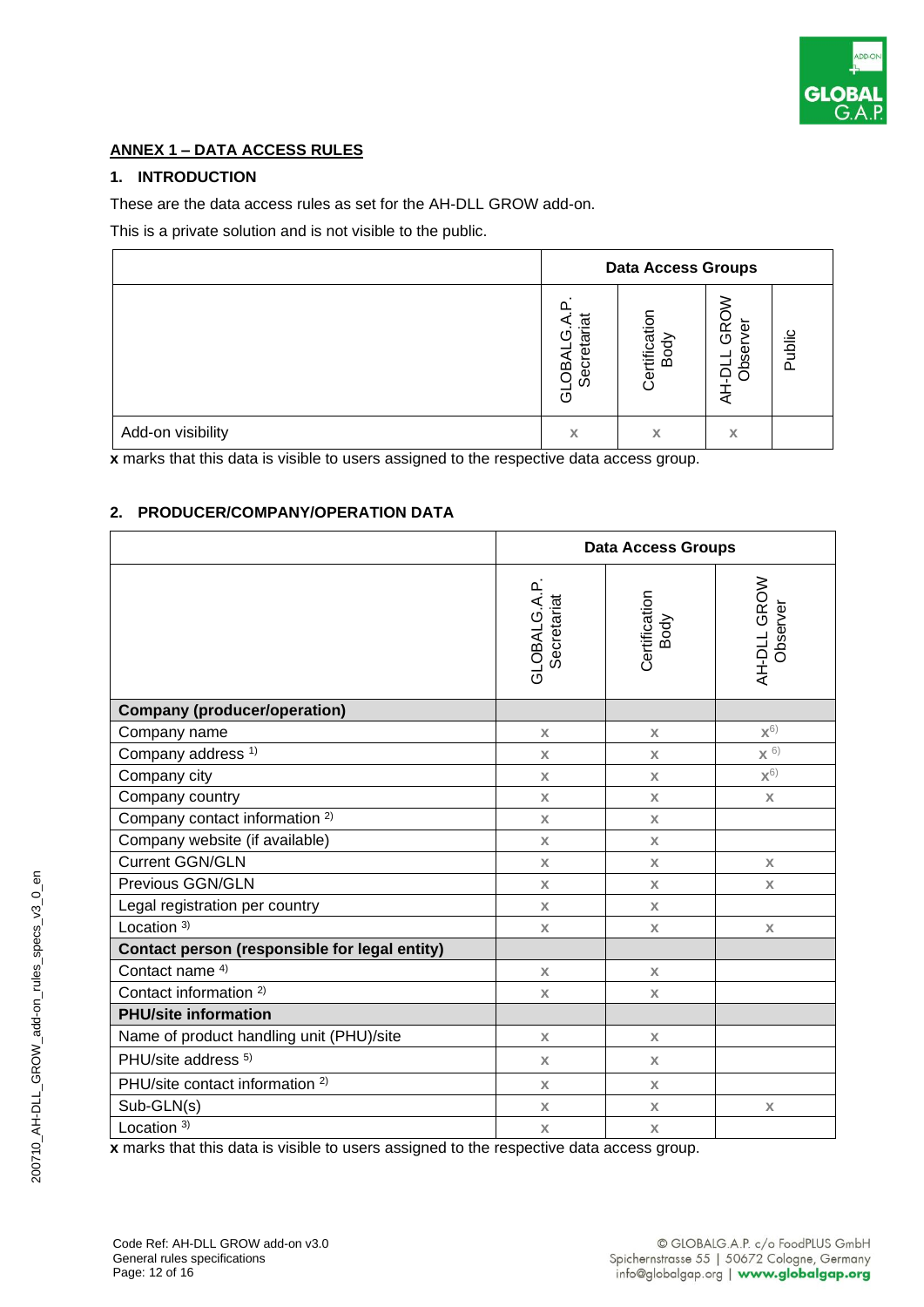

#### **Notes**

- 1) Company address includes: Street address (or information available to describe the producer/company/operation location), postal address, postal code, state/province.
- <sup>2)</sup> Contact information includes (if available): Telephone number, fax number, e-mail address.
- 3) Location includes: Northern/Southern latitude + Western/Eastern longitude.
- 4) Contact name includes: Title, first name, and last name.
- 5) PHU/site contact address includes: Street address (or information available to describe the PHU/site location), postal address, postal code, city, and country.
- 6) Data is visible for Option 1 producers.

#### **3. PRODUCT AND ASSESSMENT DATA**

|                                                          | <b>Data Access Groups</b>   |                       |                         |
|----------------------------------------------------------|-----------------------------|-----------------------|-------------------------|
|                                                          | GLOBALG.A.P.<br>Secretariat | Certification<br>Body | AH-DLL GROW<br>Observer |
| Product                                                  | $\mathbf x$                 | $\mathbf x$           | $\mathbf x$             |
| <b>Product status</b>                                    | $\mathbf x$                 | $\mathbf x$           | $\mathbf x$             |
| Add-on version                                           | $\mathbf x$                 | $\mathbf x$           | $\mathbf x$             |
| Application option including multisite information       | $\mathbf x$                 | $\mathsf{X}$          | $\mathbf x$             |
| For producer groups: number of producer group<br>members | $\mathsf{X}$                | $\mathsf{X}$          | $\mathbf x$             |
| Letter of conformance validity date                      | $\mathbf x$                 | $\mathbf x$           | $\mathbf x$             |
| Certification body                                       | $\mathbf{x}$                | $\mathbf x$           | $\mathsf{X}$            |
| Letter of conformance number                             | $\mathbb X$                 | $\mathbf x$           |                         |
| Countries of destination                                 | $\mathsf{X}$                | $\mathbf{x}$          | $\mathsf{X}$            |
| Quantity data <sup>1)</sup>                              | $\mathbf x$                 | $\mathbf{x}$          | $\mathbf x$             |
| For crops: harvest included                              | $\mathsf{X}$                | $\mathbf x$           | $\mathsf{X}$            |
| For crops: product handling                              | $\mathbf{x}$                | $\mathbf{x}$          | $\mathbf x$             |
| Residues module                                          | $\mathsf{X}$                | $\mathbf{x}$          | $\mathsf{X}$            |
| Hygiene module                                           | $\mathbf{x}$                | $\mathbf x$           | $\mathbf x$             |
| Foreign body module                                      | $\mathbf{x}$                | $\mathbf{x}$          | $\mathbf x$             |
| Assessment data <sup>2)</sup>                            | $\mathbf x$                 | $\mathbf x$           | $\mathsf{X}$            |
| Assessment result 3)                                     | $\mathbf x$                 | $\mathbf x$           | $\mathbb X$             |

**x** marks that this data is visible to users assigned to the respective data access group.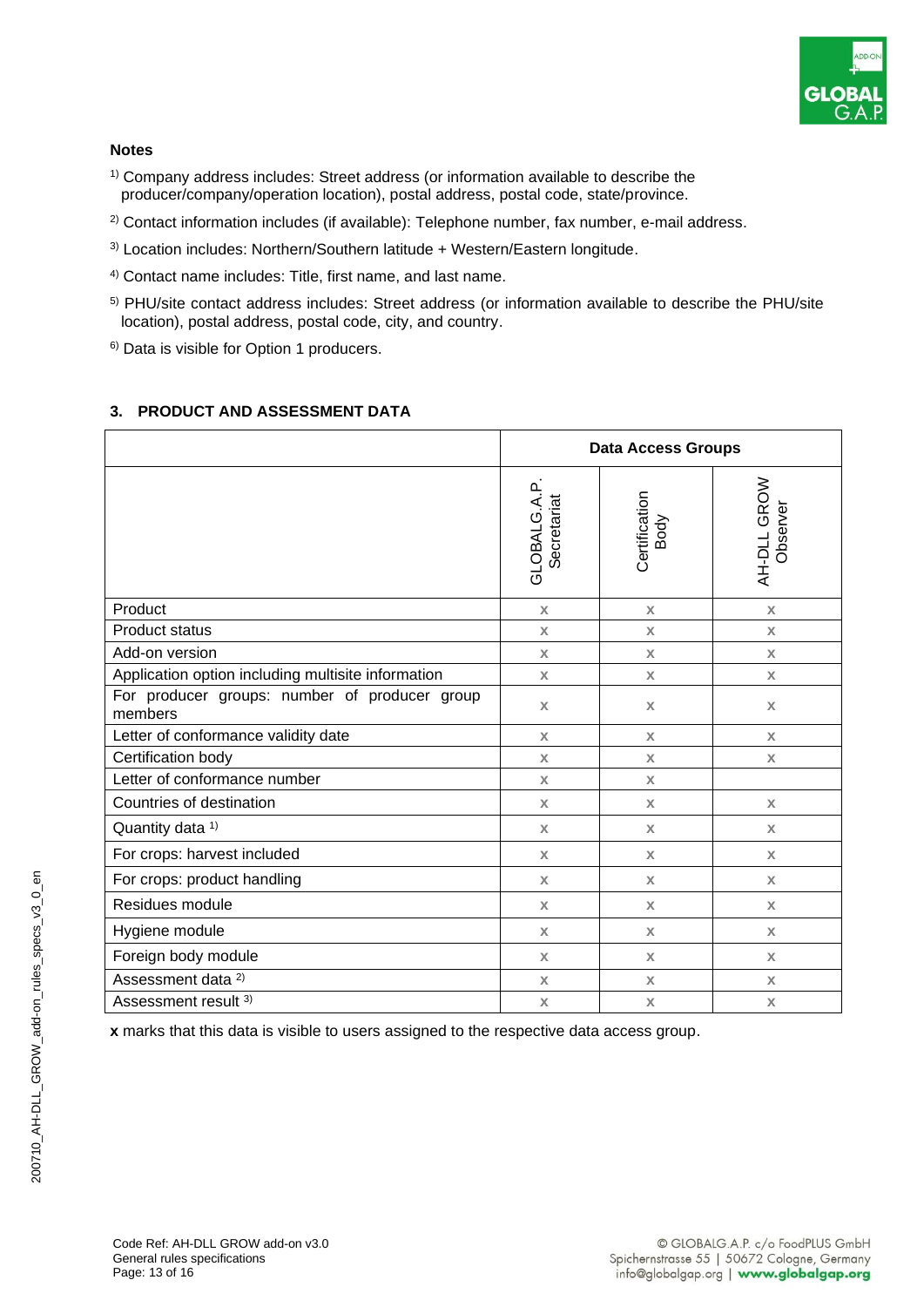

#### **Notes**

<sup>1)</sup> For crops: Production surface

- <sup>2)</sup> Data includes the status and validity date (valid to). Statuses can be reflected as follow:
	- Yes, fully compliant
	- Yes, improvements needed
	- Not compliant
	- Not selected/Not applicable
	- INOT Selected/INOT applicable<br>3) Assessment report details linked to the assessment include the date of assessment, checklist, and non-compliances in summary sheet.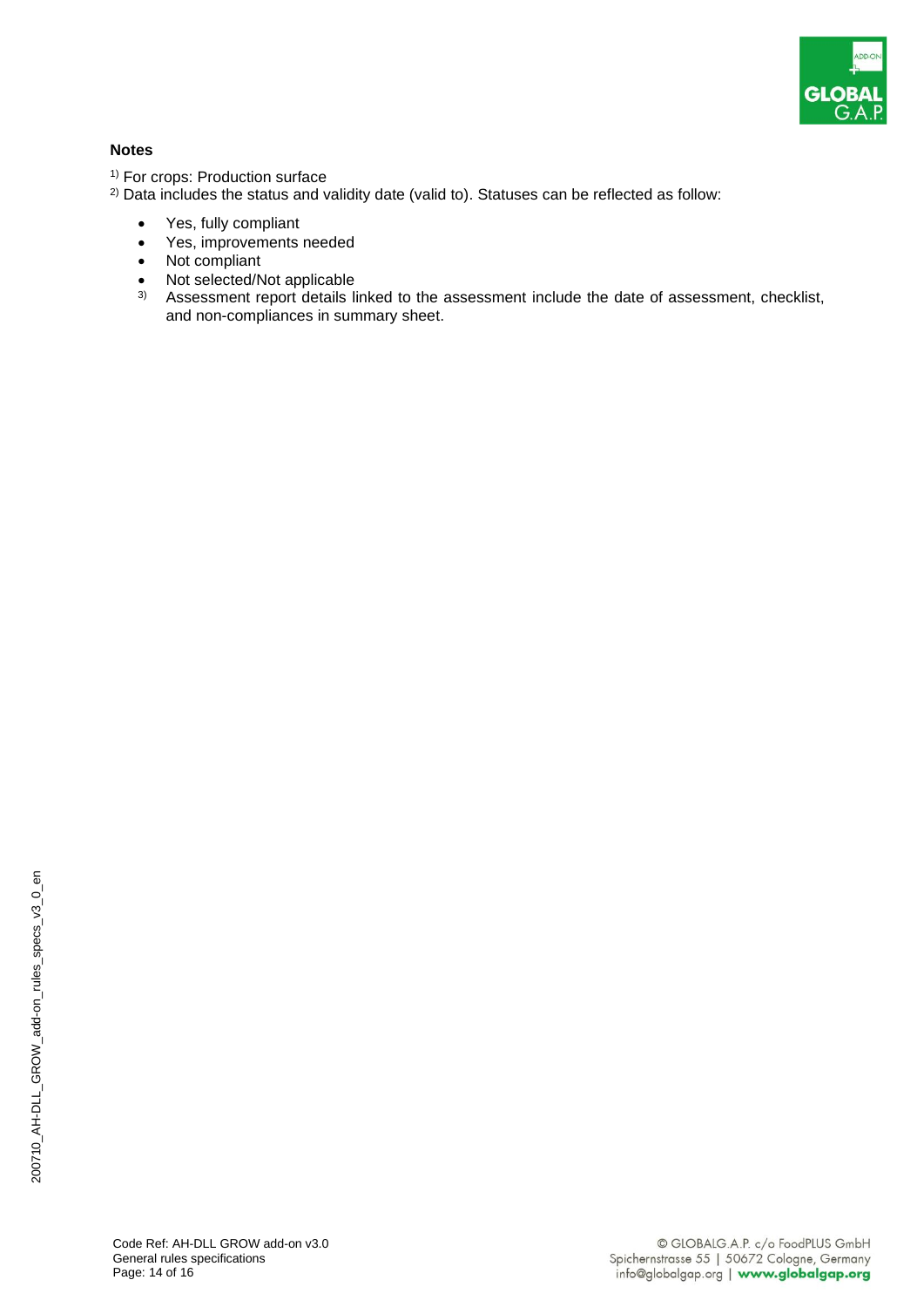

#### **ANNEX 2: AH-DLL GROW ADD-ON LETTER OF CONFORMANCE TEMPLATE**

The letter of conformance shall be in English. A second language may be added in the letter of conformance.

n **CB Logo** -------

**GGN: xxxxxxxxxxxxxxxxxx**

## **AH-DLL GROW ADD-ON LETTER OF CONFORMANCE**

#### **According to the AH-DLL GROW ADD-ON**

#### **Option X**

Issued to

Producer group/producer Company name, address

#### **Country of production**

**The annex contains details of the producers and production sites/product handling units included in the scope of this letter of conformance.**

**The certification body [Company Name] declares that the production of the products mentioned on this letter of conformance has been found to be compliant in accordance with the AH-DLL GROW add-on:** 

| <b>AH-DLL GROW Add-on Version XXXX</b> |                                              |                                         |
|----------------------------------------|----------------------------------------------|-----------------------------------------|
| Modules:                               |                                              |                                         |
| Product                                | Further columns scope, sub-scope, or product | Number of<br>producers/production sites |
|                                        |                                              |                                         |

**Name of the inspector/auditor (assessor):** 

**Date of assessment:** 

**Valid from: xx/xx/xxxx**

**Valid to: xx/xx/xxxx**

| <b>Authorized by</b>                  |  |
|---------------------------------------|--|
| Date of approval decision: xx/xx/xxxx |  |

**CB contact data** Company name, address (incl. e-mail) Page 1 of 2